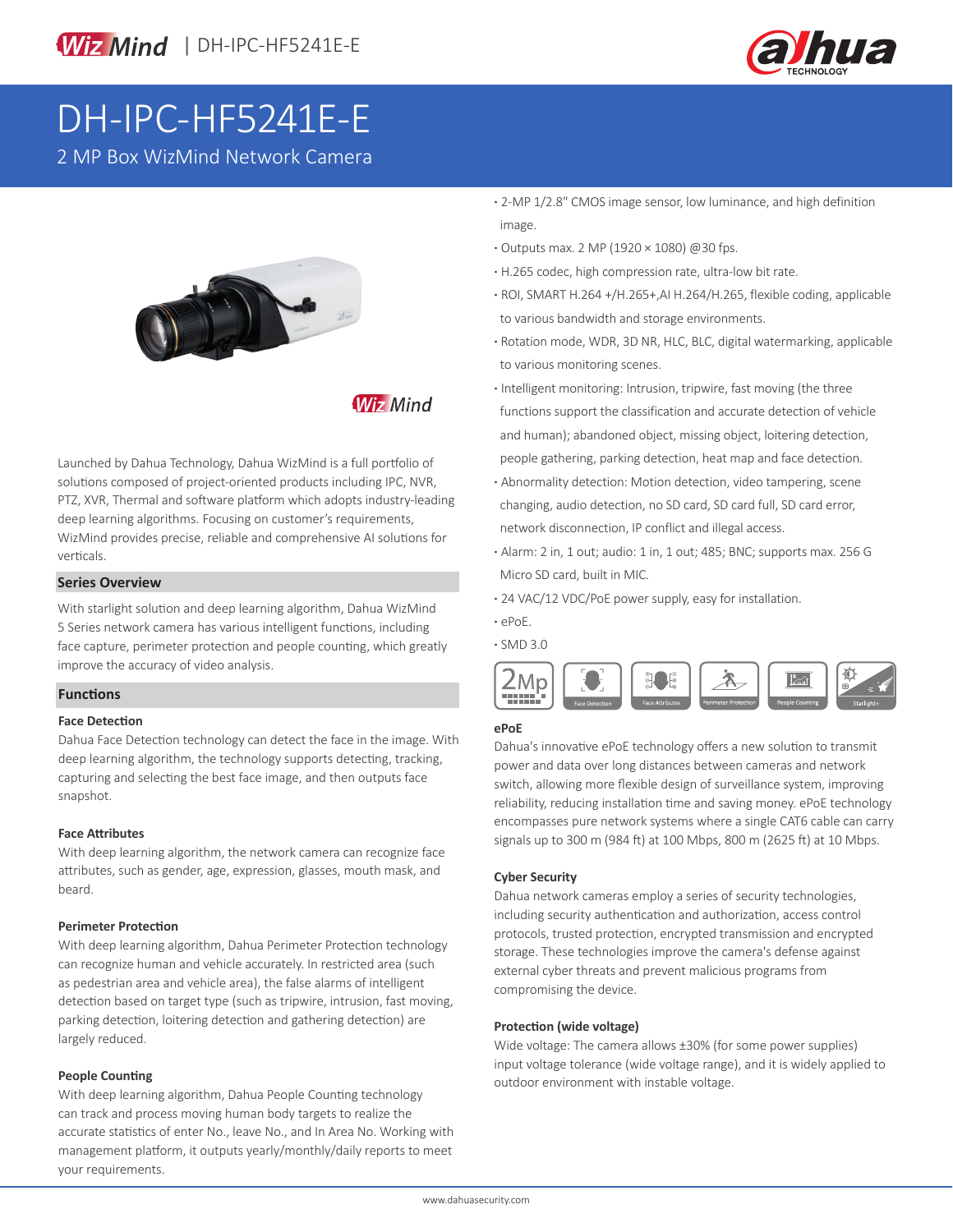# Wiz Mind | DH-IPC-HF5241E-E

### **Technical Specification**

| Camera                          |                                                                                                                                                                                                                                                                                                                                                                                                                                                                                                                                        |  |  |
|---------------------------------|----------------------------------------------------------------------------------------------------------------------------------------------------------------------------------------------------------------------------------------------------------------------------------------------------------------------------------------------------------------------------------------------------------------------------------------------------------------------------------------------------------------------------------------|--|--|
| <b>Image Sensor</b>             | 1/2.8" CMOS                                                                                                                                                                                                                                                                                                                                                                                                                                                                                                                            |  |  |
| Max. Resolution                 | 1920 (H) × 1080 (V)                                                                                                                                                                                                                                                                                                                                                                                                                                                                                                                    |  |  |
| <b>ROM</b>                      | 128 MB                                                                                                                                                                                                                                                                                                                                                                                                                                                                                                                                 |  |  |
| <b>RAM</b>                      | 512 MB                                                                                                                                                                                                                                                                                                                                                                                                                                                                                                                                 |  |  |
| <b>Scanning System</b>          | Progressive                                                                                                                                                                                                                                                                                                                                                                                                                                                                                                                            |  |  |
| <b>Electronic Shutter Speed</b> | Auto/Manual 1/3 s-1/100,000 s                                                                                                                                                                                                                                                                                                                                                                                                                                                                                                          |  |  |
| Min. Illumination               | With F1.6 lens:<br>0.002 lux@F1.6 (Color, 30 IRE)<br>0 lux (Illuminator on)                                                                                                                                                                                                                                                                                                                                                                                                                                                            |  |  |
| S/N Ratio                       | $>$ 56 dB                                                                                                                                                                                                                                                                                                                                                                                                                                                                                                                              |  |  |
| Lens                            |                                                                                                                                                                                                                                                                                                                                                                                                                                                                                                                                        |  |  |
| Lens Mount                      | C/CS                                                                                                                                                                                                                                                                                                                                                                                                                                                                                                                                   |  |  |
| Iris Control Type               | DC-Iris                                                                                                                                                                                                                                                                                                                                                                                                                                                                                                                                |  |  |
| Smart Event                     |                                                                                                                                                                                                                                                                                                                                                                                                                                                                                                                                        |  |  |
| <b>IVS</b>                      | Abandoned object; missing object                                                                                                                                                                                                                                                                                                                                                                                                                                                                                                       |  |  |
| Heat Map                        | Yes                                                                                                                                                                                                                                                                                                                                                                                                                                                                                                                                    |  |  |
| Professional, intelligent       |                                                                                                                                                                                                                                                                                                                                                                                                                                                                                                                                        |  |  |
| IVS (Perimeter Protection)      | Intrusion, tripwire, fast moving (the three functions<br>support the classification and accurate detection<br>of vehicle and human); loitering detection, people<br>gathering, and parking detection                                                                                                                                                                                                                                                                                                                                   |  |  |
| <b>SMD 3.0</b>                  | Less false alarm, longer detection distance                                                                                                                                                                                                                                                                                                                                                                                                                                                                                            |  |  |
| <b>Face Detection</b>           | Face detection; track; snapshot; snapshot optimization;<br>optimal face snapshot upload; face enhancement; face<br>exposure; face attributes extraction including 6 face<br>attributes (gender, age, glasses, expressions, mask, and<br>beard) and 8 expressions (angry, sad, disgusted, scared,<br>surprised, calm, happy, confused); face snapshot set as<br>face, one-inch photo or custom; 3 snapshot strategies<br>(real-time snapshot, optimization snapshot and quality<br>first); face angle filter; optimization time setting |  |  |
| <b>People Counting</b>          | Support the counting of enter number, leave number<br>and pass number, and displaying and outputting yearly/<br>monthly/daily reports.<br>Support the counting of number in area, and 4 rules<br>configuration. Count number of people or stay time and<br>link alarm.<br>Support queue management, and 4 rules configuration.<br>Count number of people or stay time and link alarm.                                                                                                                                                  |  |  |
| Smart Search                    | Work together with Smart NVR to perform refine<br>intelligent search, event extraction and merging to event<br>videos                                                                                                                                                                                                                                                                                                                                                                                                                  |  |  |
| Video                           |                                                                                                                                                                                                                                                                                                                                                                                                                                                                                                                                        |  |  |
| Video Compression               | H.265; H.264; H.264H; H.264B; MJPEG (Only supported<br>by the sub stream)                                                                                                                                                                                                                                                                                                                                                                                                                                                              |  |  |
| <b>Smart Codec</b>              | Smart H.265+; Smart H.264+                                                                                                                                                                                                                                                                                                                                                                                                                                                                                                             |  |  |
| AI Coding                       | AI H.265; AI H.264                                                                                                                                                                                                                                                                                                                                                                                                                                                                                                                     |  |  |
| Video Frame Rate                | Main stream: 1080p (1-25/30 fps)<br>Sub stream: D1@ (1-25/30 fps)<br>Third stream: 1080p@ (1-25/30 fps)<br>*The values above are the max. frame rates of each<br>stream; for multiple streams, the values will be subjected<br>to the total encoding capacity.                                                                                                                                                                                                                                                                         |  |  |
| <b>Stream Capability</b>        | 3 streams                                                                                                                                                                                                                                                                                                                                                                                                                                                                                                                              |  |  |

| Resolution                     | 1080p (1920 × 1080); 1.3M (1280 × 960); 720p (1280<br>× 720); D1 (704 × 576/704 × 480); VGA (640 × 480); CIF<br>$(352 \times 288/352 \times 240)$                                                                                                                                                                                                                                                                                                        |  |
|--------------------------------|----------------------------------------------------------------------------------------------------------------------------------------------------------------------------------------------------------------------------------------------------------------------------------------------------------------------------------------------------------------------------------------------------------------------------------------------------------|--|
| <b>Bit Rate Control</b>        | CBR/VBR                                                                                                                                                                                                                                                                                                                                                                                                                                                  |  |
| Video Bit Rate                 | H.264: 3 kbps-20480 kbps<br>H.265: 3 kbps-20480 kbps                                                                                                                                                                                                                                                                                                                                                                                                     |  |
| Day/Night                      | Auto (ICR)/Color/B/W                                                                                                                                                                                                                                                                                                                                                                                                                                     |  |
| <b>BLC</b>                     | Yes                                                                                                                                                                                                                                                                                                                                                                                                                                                      |  |
| <b>HLC</b>                     | Yes                                                                                                                                                                                                                                                                                                                                                                                                                                                      |  |
| <b>WDR</b>                     | 120 dB                                                                                                                                                                                                                                                                                                                                                                                                                                                   |  |
| Scene Self-adaptation<br>(SSA) | Yes                                                                                                                                                                                                                                                                                                                                                                                                                                                      |  |
| <b>White Balance</b>           | Auto; natural; street lamp; outdoor; manual; regional<br>custom                                                                                                                                                                                                                                                                                                                                                                                          |  |
| Gain Control                   | Auto; Manual                                                                                                                                                                                                                                                                                                                                                                                                                                             |  |
| <b>Noise Reduction</b>         | 3D NR                                                                                                                                                                                                                                                                                                                                                                                                                                                    |  |
| <b>Motion Detection</b>        | OFF/ON (4 areas, rectangular)                                                                                                                                                                                                                                                                                                                                                                                                                            |  |
| Region of Interest (RoI)       | Yes (4 areas)                                                                                                                                                                                                                                                                                                                                                                                                                                            |  |
| Image Stabilization            | Electronic Image Stabilization (EIS)                                                                                                                                                                                                                                                                                                                                                                                                                     |  |
| Defog                          | Yes                                                                                                                                                                                                                                                                                                                                                                                                                                                      |  |
| Image Rotation                 | 0°/90°/180°/270°                                                                                                                                                                                                                                                                                                                                                                                                                                         |  |
| Mirror                         | Yes                                                                                                                                                                                                                                                                                                                                                                                                                                                      |  |
| <b>Privacy Masking</b>         | 8 areas                                                                                                                                                                                                                                                                                                                                                                                                                                                  |  |
| Audio                          |                                                                                                                                                                                                                                                                                                                                                                                                                                                          |  |
| <b>Built-in MIC</b>            | Yes                                                                                                                                                                                                                                                                                                                                                                                                                                                      |  |
| <b>Audio Compression</b>       | PCM; G.711a; G.711Mu; G.726; G.723                                                                                                                                                                                                                                                                                                                                                                                                                       |  |
| Alarm                          |                                                                                                                                                                                                                                                                                                                                                                                                                                                          |  |
| Alarm Event                    | No SD card; SD card full; SD card error; network<br>disconnection; IP conflict; illegal access; motion<br>detection; video tampering; tripwire; intrusion; fast<br>moving; abandoned object; missing object; loitering<br>detection; people gathering; parking detection; scene<br>changing; audio detection; defocus detection; external<br>alarm; face detection; SMD; people counting in area; stay<br>detection; people counting; security exception |  |
| Network                        |                                                                                                                                                                                                                                                                                                                                                                                                                                                          |  |
| Network Port                   | RJ-45 (10/100 Base-T)                                                                                                                                                                                                                                                                                                                                                                                                                                    |  |
| SDK and API                    | Yes                                                                                                                                                                                                                                                                                                                                                                                                                                                      |  |
| <b>Cyber Security</b>          | Video encryption; firmware encryption; configuration<br>encryption; Digest; WSSE; account lockout; security logs;<br>IP/MAC filtering; generation and importing of X.509<br>certification; syslog; HTTPS; 802.1x; trusted boot; trusted<br>execution; trusted upgrade                                                                                                                                                                                    |  |
| Network Protocol               | IPv4; IPv6; HTTP; HTTPS; TCP; UDP; ARP; RTP; RTSP; RTCP;<br>RTMP; SMTP; FTP; SFTP; DHCP; DNS; DDNS; QoS; UPnP;<br>NTP; Multicast; ICMP; IGMP; NFS; SAMBA; PPPoE; 802.1x;<br>SNMP                                                                                                                                                                                                                                                                         |  |
| Interoperability               | ONVIF (Profile S/Profile G/Profile T); CGI; Milestone; P2P                                                                                                                                                                                                                                                                                                                                                                                               |  |
| User/Host                      | 20 (Total bandwidth: 80 M)                                                                                                                                                                                                                                                                                                                                                                                                                               |  |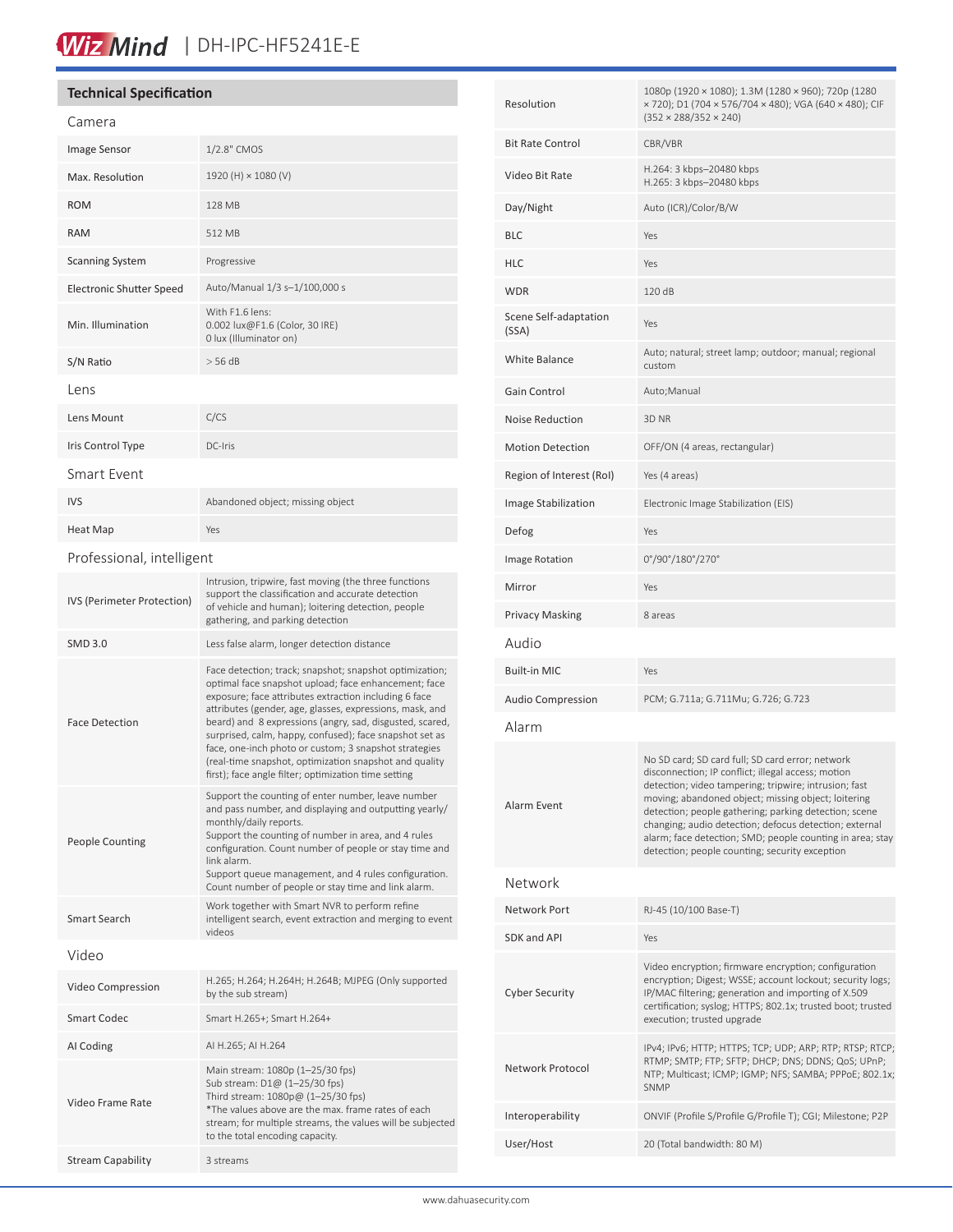## Wiz Mind | DH-IPC-HF5241E-E

| Storage                      | FTP; SFTP; Micro SD card (support max. 256 GB); NAS                                                                                                                                |  |
|------------------------------|------------------------------------------------------------------------------------------------------------------------------------------------------------------------------------|--|
| <b>Browser</b>               | IE: IE 8 and later<br>Chrome<br>Firefox                                                                                                                                            |  |
| Management Software          | Smart PSS; DSS; DMSS                                                                                                                                                               |  |
| <b>Mobile Client</b>         | iOS; Android                                                                                                                                                                       |  |
| Certification                |                                                                                                                                                                                    |  |
| Certifications               | CE-LVD: EN60950-1;<br>CE-EMC: Electromagnetic Compatibility Directive<br>2014/30/EU;<br>FCC: 47 CFR FCC Part 15, Subpart B;<br>UL/CUL:<br>UL60950-1<br>CAN/CSA C22.2 No.60950-1-07 |  |
| Port                         |                                                                                                                                                                                    |  |
| <b>RS-485</b>                | 1 (baud rate range: 1200 bps-115200 bps)                                                                                                                                           |  |
| Audio Input                  | 1 channel (3. 5 mm JACK port)                                                                                                                                                      |  |
| <b>Audio Output</b>          | 1 channel (3.5 mm JACK port)                                                                                                                                                       |  |
| Alarm Input                  | 2 channels in: 5 mA 3V-5 VDC                                                                                                                                                       |  |
| Alarm Output                 | 1 channel out: 300 mA 12 VDC                                                                                                                                                       |  |
| Power                        |                                                                                                                                                                                    |  |
| Power Supply                 | 12 VDC/24 VAC/PoE (802.3af)/ePoE                                                                                                                                                   |  |
| <b>Power Consumption</b>     | Basic: 4.1 W (12 VDC); 4.3 W (24 VAC); 4.4 W (PoE)<br>Max. (H.265+three streams+intelligence on): 9.2 W (12<br>VDC); 8.7 W (24 VAC); 9.2 W (PoE)                                   |  |
| Environment                  |                                                                                                                                                                                    |  |
| <b>Operating Temperature</b> | $-30$ °C to +60 °C (-22 °F to +140 °F)                                                                                                                                             |  |
| <b>Operating Humidity</b>    | $\leq 95\%$                                                                                                                                                                        |  |
| Storage Temperature          | -40 °C to +60 °C (-40 °F to +140 °F)                                                                                                                                               |  |
| Structure                    |                                                                                                                                                                                    |  |
| Casing                       | Metal                                                                                                                                                                              |  |
| <b>Product Dimensions</b>    | 135.4 mm × 74.4 mm × 65.5 mm (5.3" × 2.9" × 2.6") (L<br>$\times$ W $\times$ H)                                                                                                     |  |
| Net Weight                   | 528 g (1.16 lb)                                                                                                                                                                    |  |
| <b>Gross Weight</b>          | 620 g (1.37 lb)                                                                                                                                                                    |  |

| <b>Ordering Information</b> |                   |                                          |  |
|-----------------------------|-------------------|------------------------------------------|--|
| Type                        | Model             | Description                              |  |
| 2MP Camera                  | DH-IPC-HF5241FP-F | 2 MP Box WizMind Network<br>Camera, PAL  |  |
|                             | DH-IPC-HE5241FN-F | 2 MP Box WizMind Network<br>Camera, NTSC |  |
| Accessories<br>(Optional)   | PFB121W           | Wall Mount Bracket                       |  |
|                             | PFB110W           | Ceiling Mount Bracket                    |  |
|                             | PFB110C-F         | Ceiling Mount Bracket                    |  |
|                             | PFI 2712-F6D      | $2.7 - 12$ mm                            |  |
|                             | <b>PFM321D</b>    | 12 VDC 1A Power Adapter                  |  |
|                             | PFM900-F          | Integrated Mount Tester                  |  |
|                             | TF-P100/256G      | MicroSD Memory Card                      |  |

#### **Accessories**





PFB121W Wall Mount Bracket

د ای

PFB110W Ceiling Mount Bracket



Ceiling Mount Bracket



PFM900-E Integrated Mount Tester

PFL2712-E6D 2.7-12mm

PFM321D 12 VDC 1A Power Adapter



a/hua  $\frac{2566B}{mgg}\frac{u}{480}$ 

TF-P100/256G MicroSD Memory Card